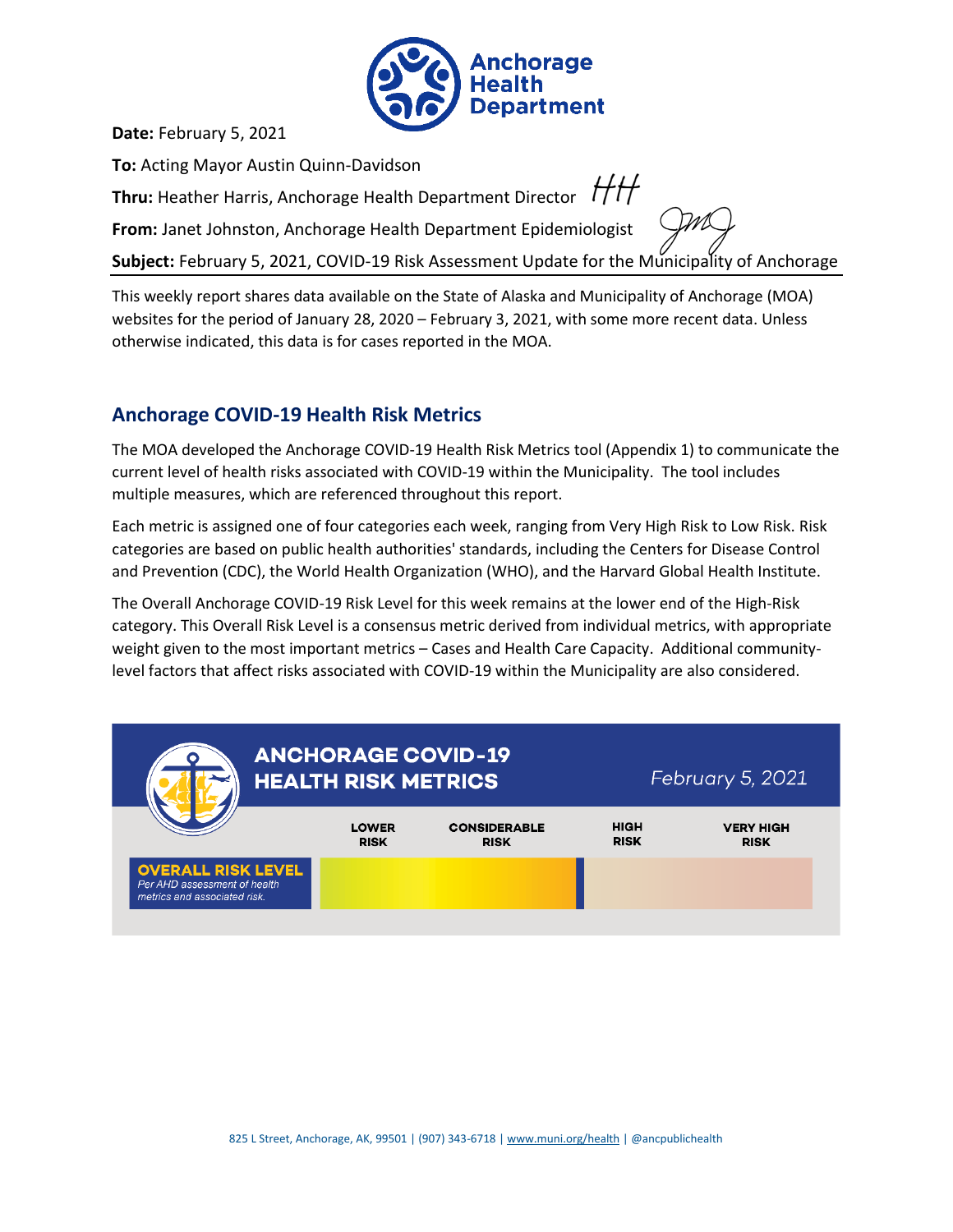### **Cases**



### Case Counts, Hospitalizations, and Deaths

- **Daily new cases.** The current 14-day rolling daily average of 18.11 cases per 100,000 has dropped 9% from one week ago (19.70). This keeps us in the upper end of the "High Risk" category for the Anchorage COVID-19 Health Risk Metrics.
- **New cases this week.** There were 346 new resident cases this week, down from 422 new resident cases last week. See Table 1 for breakdown by race and ethnicity and Table 2 for breakdown by age.
- <span id="page-1-0"></span>• **Cumulative cases.** As of February 3, there are 25,675 confirmed cases in the MOA. This includes 25,209 Anchorage residents in- and out-of-state and 466 nonresidents testing positive in Anchorage.
- **Current hospitalizations**. As o[f February 3,](#page-1-0) there were 41 hospitalized COVID-19 cases. The number of hospitalized cases ranged from 29 to 41 this week. As of [February 3,](#page-1-0) there were two hospitalized Persons Under Investigation (PUI). The number of hospitalized PUIs ranged from one to five. Hospitalizations have increased since the previous weeks despite declining case counts. The increase in hospitalizations is likely associated with outbreaks in other parts of the state.
- **Deaths.** There have been 152 Anchorage deaths, 151 among Anchorage residents and one nonresident. This is eleven more than was reported in the Mayor's Report last week. Most of these newly reported deaths occurred in previous months but were not reported until death certificate reviews were complete.
- See Table 1 for breakdowns by race and ethnicity and Table 2 for breakdowns by age.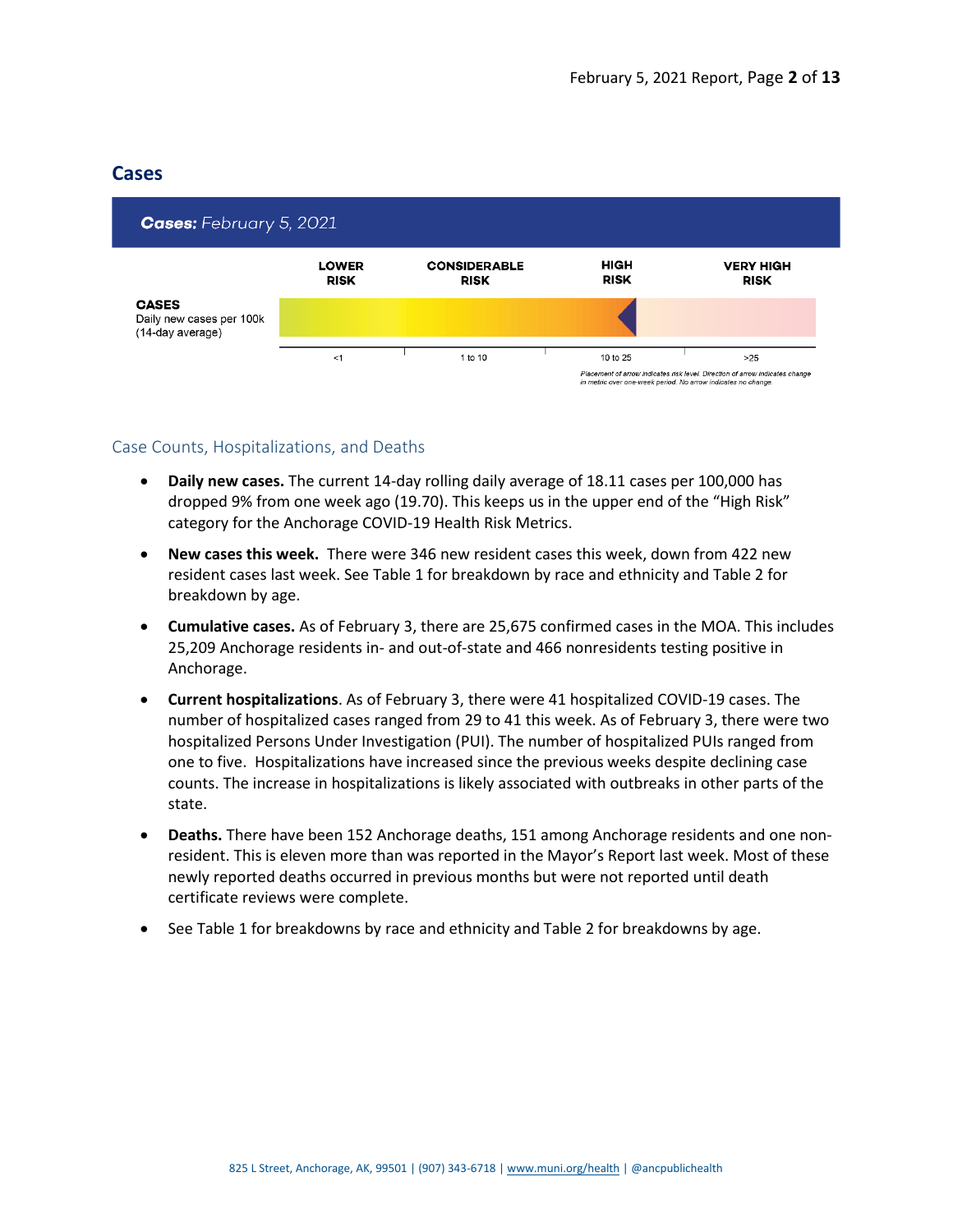

#### *Table 1: COVID-19 Cases by Race and Ethnicity (excluding cases with missing race or ethnicity data)*

|                                  | <b>Cases in the Last Week</b> |      | <b>All Cases</b> |              | <b>Hospitalizations</b> |        |       | <b>Deaths</b> |                          |                          |      |                          |
|----------------------------------|-------------------------------|------|------------------|--------------|-------------------------|--------|-------|---------------|--------------------------|--------------------------|------|--------------------------|
|                                  |                               |      |                  |              |                         |        |       |               | Hosp.<br>rate per<br>100 |                          |      | <b>Death</b><br>rate per |
| Race                             | Cases                         | %    | Rate*            | Cases        | $\%$                    | Rate*  | Cases | %             | cases                    | Cases                    | %    | 100 cases                |
| American Indian or Alaska        |                               |      |                  |              |                         |        |       |               |                          |                          |      |                          |
| Native                           | 55                            | 24%  | 215              | 3,522        | 20%                     | 13,781 | 136   | 18%           | 3.9                      | 43                       | 28%  | 1.2                      |
|                                  |                               |      |                  |              |                         |        |       |               |                          |                          |      |                          |
| Asian                            | 17                            | 7%   | 65               | 1,209        | 7%                      | 4,654  | 74    | 10%           | 6.1                      | 23                       | 15%  | 1.9                      |
| <b>Black or African American</b> | 14                            | 6%   | 92               | 852          | 5%                      | 5,603  | 35    | 5%            | 4.1                      | 9                        | 6%   | 1.1                      |
| Native Hawaiian or Other         |                               |      |                  |              |                         |        |       |               |                          |                          |      |                          |
| Pacific Islander                 | 5                             | 2%   | 62               | 957          | 5%                      | 11,902 | 107   | 14%           | 11.2                     | 16                       | 11%  | 1.7                      |
|                                  |                               |      |                  |              |                         |        |       |               |                          |                          |      |                          |
| White                            | 81                            | 35%  | 45               | 6,469        | 36%                     | 3,586  | 192   | 25%           | 3.0                      | 56                       | 37%  | 0.9                      |
|                                  |                               |      |                  |              |                         |        |       |               |                          |                          |      |                          |
| <b>Other Race</b>                | 30                            | 13%  | 462              | 2,896        | 16%                     | 44,622 | 35    | 5%            | 1.2                      | $\overline{\phantom{a}}$ | 0%   |                          |
| Two or More Races                | 28                            | 12%  | 106              | 1,899        | 11%                     | 7,209  | 179   | 24%           | 9.4                      | $\overline{a}$           | 3%   | 0.2                      |
|                                  |                               |      |                  |              |                         |        |       |               |                          |                          |      |                          |
| All Cases (race known)           | 230                           | 100% | 80               | 17,804       | 100%                    | 6,182  | 758   | $\mathbf{1}$  | 4.3                      | 151                      | 100% | 0.8                      |
| <b>Ethnicity</b>                 | Cases                         | $\%$ | Rate*            | <b>Cases</b> | $\%$                    | Rate*  | Cases | $\%$          | Rate                     | Cases                    | %    | Rate                     |
|                                  |                               |      |                  |              |                         |        |       |               |                          |                          |      |                          |
| Hispanic                         | $\overline{7}$                | 6%   | 26               | 1,334        | 13%                     | 4,942  | 35    | 7%            | 2.6                      | 10                       | 7%   | 0.7                      |
|                                  |                               |      |                  |              |                         |        |       |               |                          |                          |      |                          |
| Non-Hispanic                     | 101                           | 94%  | 39               | 9,043        | 87%                     | 3,465  | 455   | 93%           | 5.0                      | 138                      | 93%  | 53                       |
| All Cases (ethnicity known)      | 108                           | 100% | 38               | 10,377       | $\mathbf{1}$            | 3,603  | 490   | $\mathbf{1}$  | 4.7                      | 148                      | 100% | $1.4\,$                  |
| * Per 100,000                    |                               |      |                  |              |                         |        |       |               |                          |                          |      |                          |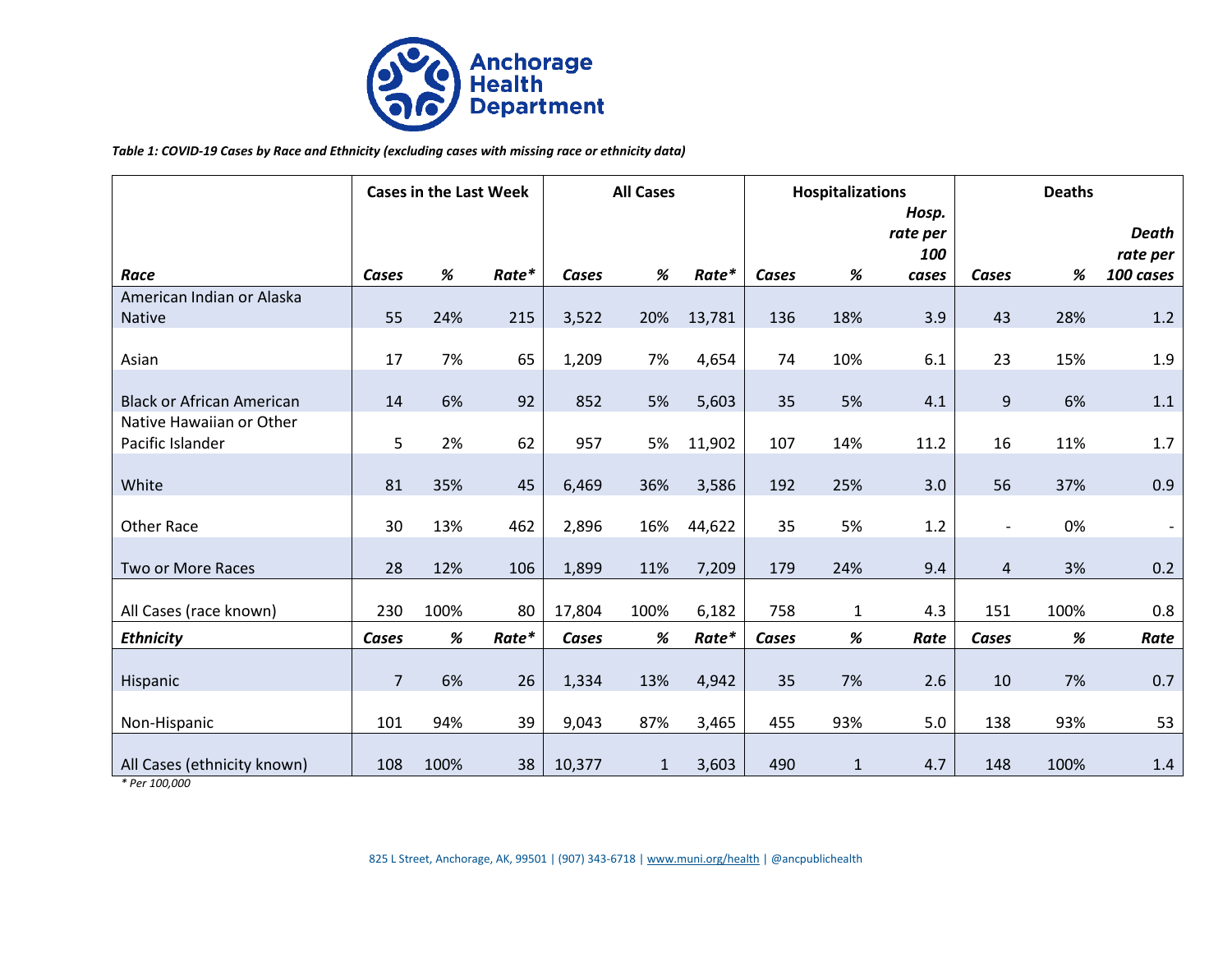|  |  | Table 2: COVID-19 Cases by Age (excluding cases with missing age data) |  |  |  |  |
|--|--|------------------------------------------------------------------------|--|--|--|--|
|--|--|------------------------------------------------------------------------|--|--|--|--|

|            | <b>Last Week Cases</b> |         | All Cases, All Time |        |         | <b>Hospitalizations</b> |       |         | <b>Deaths</b>                  |                |         |                                |
|------------|------------------------|---------|---------------------|--------|---------|-------------------------|-------|---------|--------------------------------|----------------|---------|--------------------------------|
| Age        | Cases                  | Percent | Rate*               | Cases  | Percent | Rate*                   | Cases | Percent | Hosp. rate<br>per 100<br>cases | Cases          | Percent | Death<br>rate per<br>100 cases |
| $0$ to $9$ | 14                     | 4%      | 34                  | 1,520  | 6%      | 3,741                   | 5     | 1%      | 0.3                            |                | 0%      |                                |
| 10 to 19   | 48                     | 14%     | 130                 | 2,824  | 11%     | 7,674                   | 6     | 1%      | 0.2                            |                | 0%      |                                |
| 20 to 29   | 66                     | 19%     | 147                 | 5,437  | 22%     | 12,113                  | 31    | 5%      | 0.6                            | $\overline{2}$ | 1%      | 0.0                            |
| 30 to 39   | 67                     | 20%     | 148                 | 4,971  | 20%     | 10,959                  | 60    | 9%      | 1.2                            | 1              | 1%      | 0.0                            |
| 40 to 49   | 57                     | 17%     | 172                 | 3,488  | 14%     | 10,520                  | 69    | 10%     | 2.0                            | 7              | 5%      | 0.2                            |
| 50 to 59   | 40                     | 12%     | 109                 | 3,214  | 13%     | 8,767                   | 114   | 17%     | 3.5                            | 14             | 9%      | 0.4                            |
| 60 to 69   | 31                     | 9%      | 108                 | 2,336  | 9%      | 8,139                   | 145   | 21%     | 6.2                            | 29             | 19%     | 1.2                            |
| 70 to 79   | 15                     | 4%      | 92                  | 959    | 4%      | 5,910                   | 158   | 23%     | 16.5                           | 53             | 35%     | 5.5                            |
| $80+$      | 5                      | 1%      | 90                  | 445    | 2%      | 7,972                   | 99    | 14%     | 22.2                           | 45             | 30%     | 10.1                           |
| All Cases  | 343                    | 100%    | 119                 | 25,194 | 100%    | 8,748                   | 687   | 100%    | 2.7                            | 151            | 100%    | 0.6                            |

*\* Per 100,000*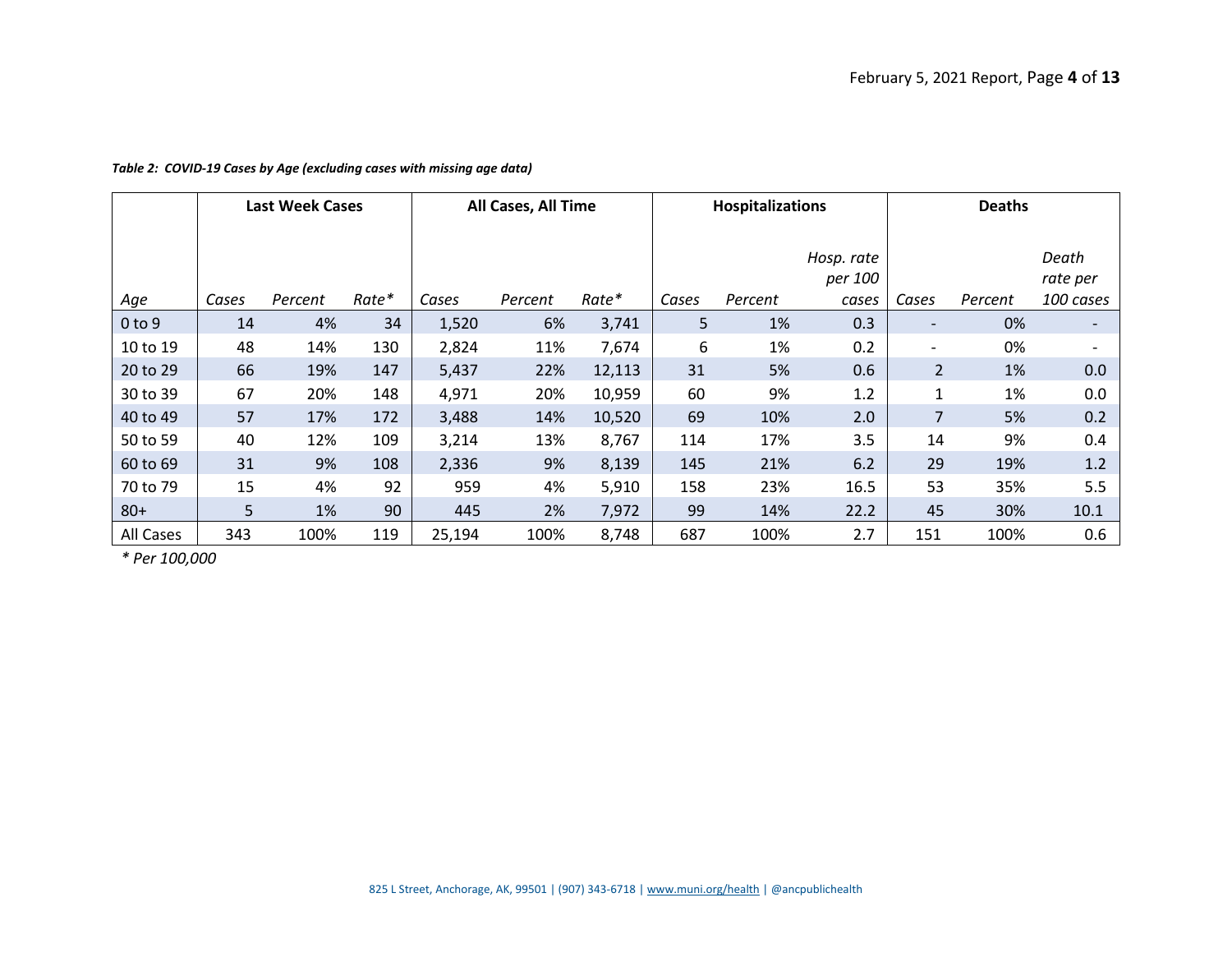

# **Health Care Capacity**



- **ICU beds**. On average, between January 28 and February 3, 13.8% of staffed adult ICU beds at the three acute care hospitals in Anchorage were available. During that time, the number of staffed adult ICU beds ranged from 58 to 68 and then number of available staffed adult ICU beds ranged from four to twelve. This moves us into the lower end of the "Considerable Risk" category for the Anchorage COVID-19 Health Risk Metrics.
- **Non-ICU beds**. As of [February 3,](#page-1-0) there were 126 available adult non-ICU beds out of 486 total staffed adult non-ICU beds.
- **Ventilators**. As o[f February 3,](#page-1-0) there were 10 COVID-19 patients on ventilators in Anchorage, twice that of last week.
- **Hospital Impact:** As o[f February 3,](#page-1-0) 8.1% of all hospitalizations and 7.2% of Emergency Department (ED) visits at the three acute care hospitals in Anchorage were related to COVID-19.

# **Projected Health Care Capacity**

| <b>Projected Health Care Capacity: February 5, 2021</b> |                                                    |                                    |                                                  |                                 |  |  |  |  |  |  |
|---------------------------------------------------------|----------------------------------------------------|------------------------------------|--------------------------------------------------|---------------------------------|--|--|--|--|--|--|
| <b>PROJECTED HEALTH CARE</b>                            | <b>LOWER</b><br><b>RISK</b>                        | <b>CONSIDERABLE</b><br><b>RISK</b> | HIGH<br><b>RISK</b>                              | <b>VERY HIGH</b><br><b>RISK</b> |  |  |  |  |  |  |
| <b>CAPACITY</b>                                         |                                                    |                                    |                                                  |                                 |  |  |  |  |  |  |
| Surge level (R) that might fill<br>ICU within 3 months  | 56% or higher relative<br>increase from current Rt | A 34-55% relative increase from Rt | Up to a 33% relative increase<br>from current Rt | <b>Current Rt</b>               |  |  |  |  |  |  |

• **CDC COVID-19 Surge model:** The CDC COVID-19 Surge model has been updated with data through February 3. The model indicates sufficient ICU capacity to meet demand from COVID-19 cases under current conditions through at least the next three months. Increases in virus transmission after February 4 that are 50% or more above our current  $R_t$  could result in ICU capacity being exceeded in Anchorage within three months. This keeps us in the middle of the "Considerable Risk" category for the Anchorage COVID-19 Health Risk Metrics (Appendix 1).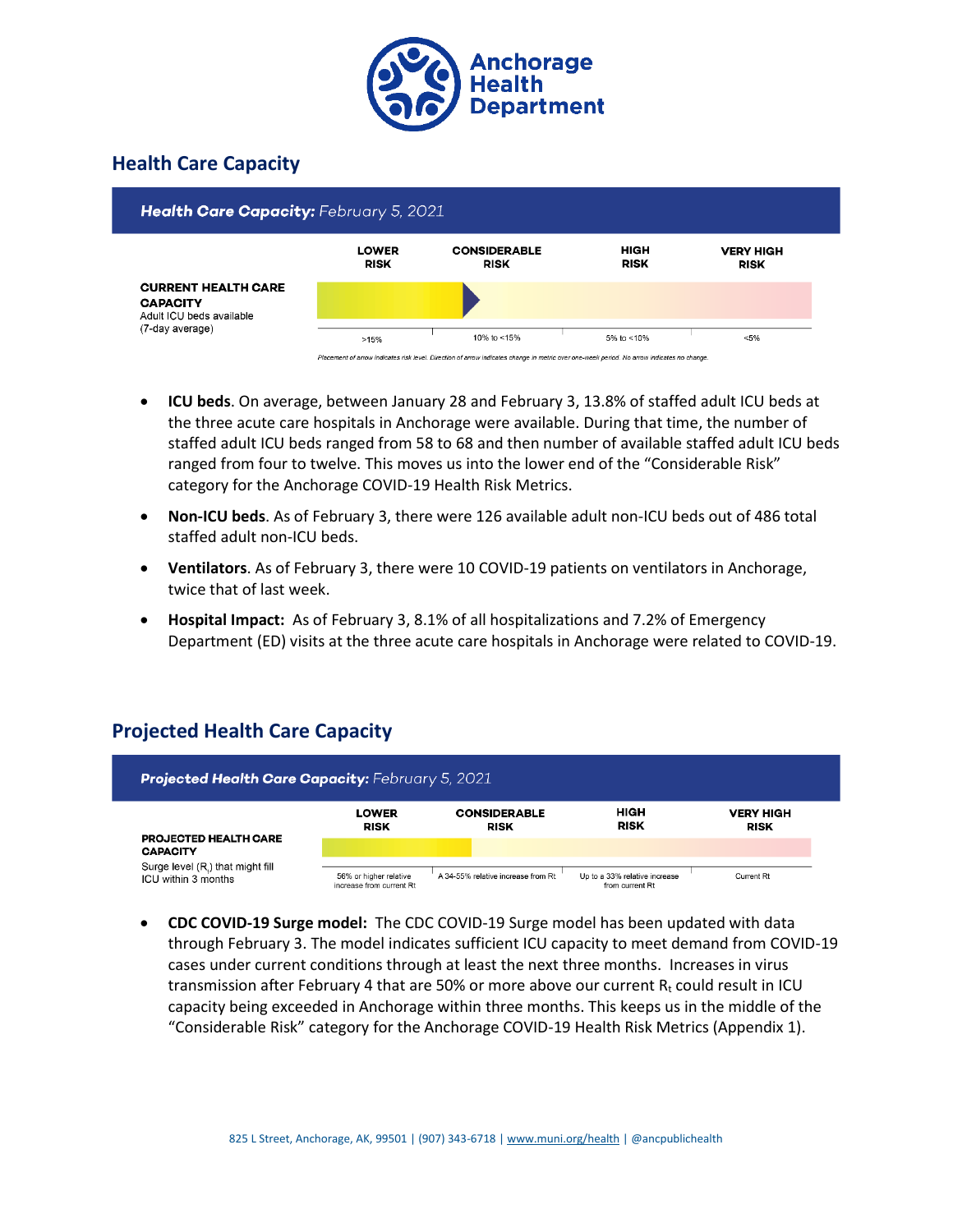## **Infection Rate**

| <b>Infection Rate:</b> February 5, 2021           |                             |                                    |                     |                                 |  |  |  |  |  |  |
|---------------------------------------------------|-----------------------------|------------------------------------|---------------------|---------------------------------|--|--|--|--|--|--|
|                                                   | <b>LOWER</b><br><b>RISK</b> | <b>CONSIDERABLE</b><br><b>RISK</b> | HIGH<br><b>RISK</b> | <b>VERY HIGH</b><br><b>RISK</b> |  |  |  |  |  |  |
| <b>INFECTION RATE</b><br>$R_0$ (lagged by 7 days) |                             |                                    |                     |                                 |  |  |  |  |  |  |
|                                                   | ${}_{0.9}$                  | 0.9 to 1.1                         | 1.1 to 1.4          | >1.4                            |  |  |  |  |  |  |

• An effective reproductive number  $(R_t)$  of 0.86 to 0.89 is a small increase from last week. This keeps us in the upper end of the "Lower Risk" category for the Anchorage COVID-19 Health Risk Metrics (Appendix 1). See Table 3.

#### *Table 3: Reproductive Number Estimates*

| <b>Geography, Source</b>                          | January 21 | January 21<br>(updated) | January 28 |
|---------------------------------------------------|------------|-------------------------|------------|
| Anchorage, COVID ActNow                           | 0.80       | 0.84                    | 0.89       |
| Anchorage, SOA model<br>(in-state residents only) | 0.82       | 0.82                    | 0.88       |
| Alaska, COVID ActNow                              | 0.81       | 0.85                    | 0.86       |
| Alaska, SOA model<br>(in-state residents only)    | 0.87       | 0.83                    | 0.84       |

## **Testing**



### • **Percent positivity:**

o On average, between January 22 and January 28, 2.6% of COVID-19 PCR and antigen tests had positive test results, the same as last week. This moves us into the upper end of the "Low Risk" category for the Anchorage COVID-19 Health Risk Metrics (Appendix 1).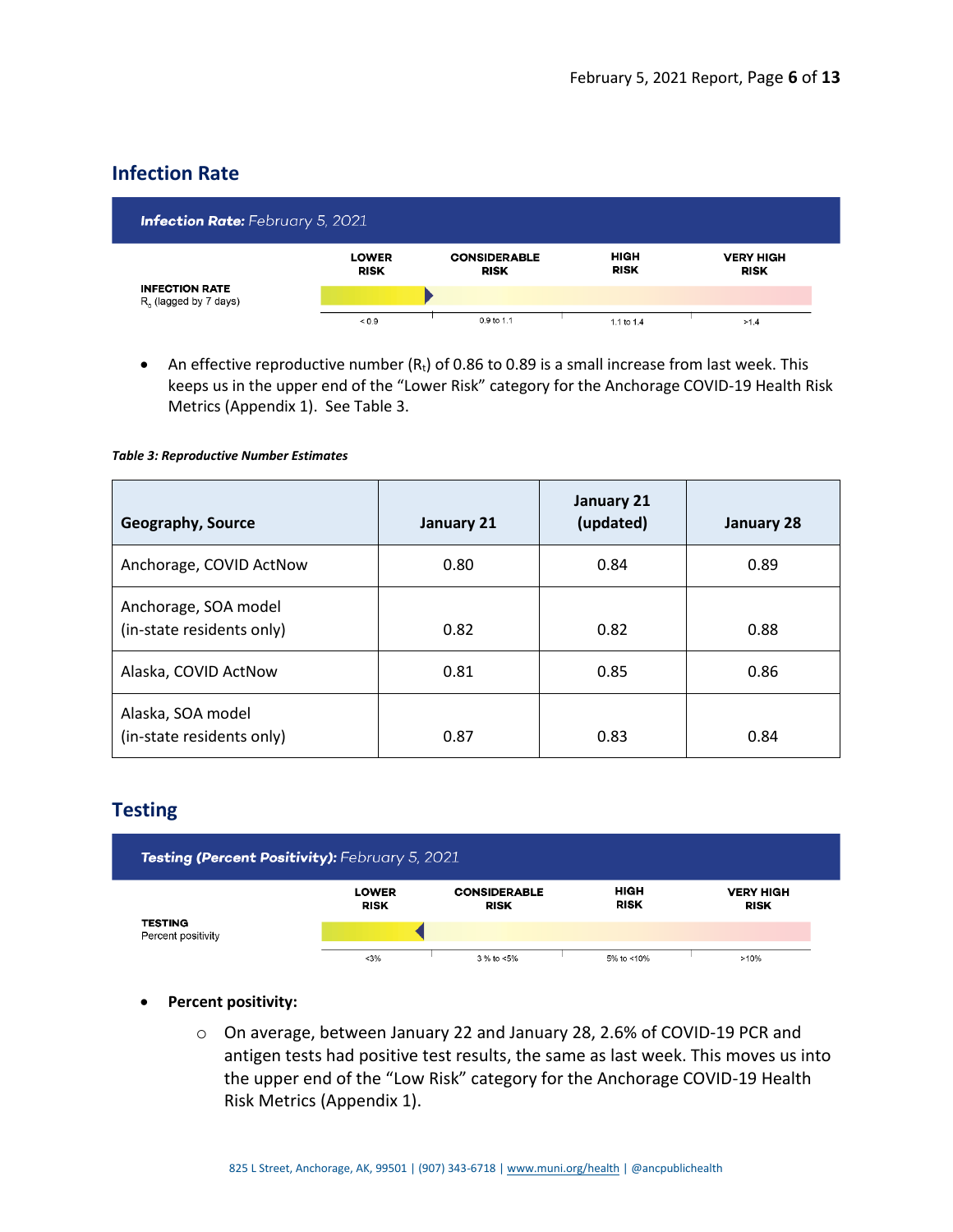o The State reports test results according to the date when the sample was collected. This metric is lagged by seven days to allow time for most test results to be reported to the State.

### • **Test volume**:

- o As shown in Table 4, the testing volume is similar to last week and remains well above the White House task force's target level.
- o Test volume is calculated using a seven-day lag to allow for sample processing time. Because some tests take more than five days to process, the average daily counts for more recent weeks will increase as more test results are received.
- **Test turnaround time:** As shown in Table 5, average test turnaround times are similar to or faster than last week.

| <b>Metric</b>                             | January 8 -<br>January 14 | January 15 -<br>January 21 | January 22 -<br>January 28 | <b>White House Target</b><br>(>2,000 per 100,000<br>population per week) |
|-------------------------------------------|---------------------------|----------------------------|----------------------------|--------------------------------------------------------------------------|
| Total tests in the<br>week                | 25,808                    | 22,687                     | 22,594                     | >5,713                                                                   |
| <b>Average daily tests</b><br>Per 100,000 | 1,291                     | 1,135                      | 1,130                      | >285                                                                     |

#### *Table 4: Weekly Test Count Measures*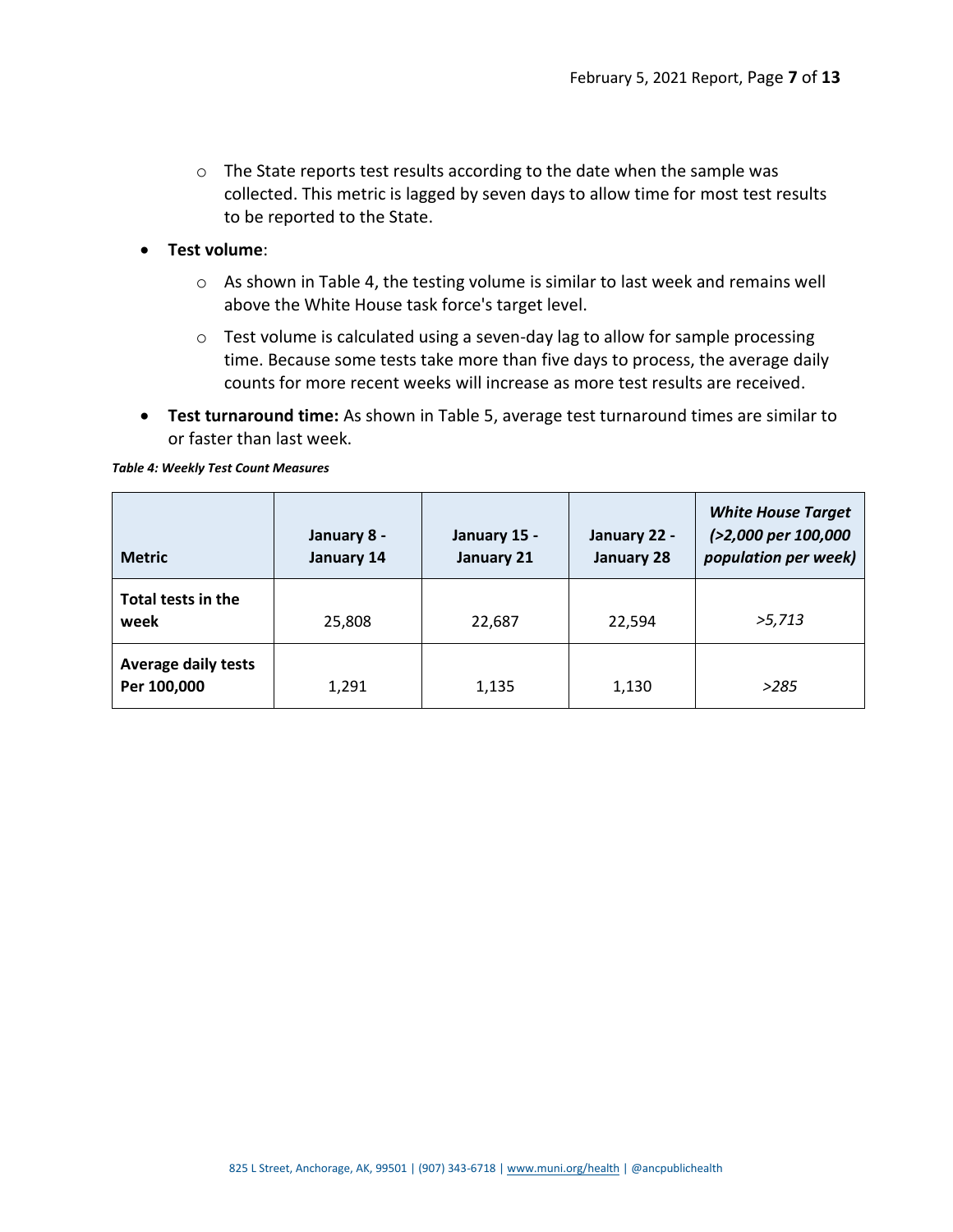#### *Table 5: Average Turnaround Time Measures*

| Lab                                             | January 28 | <b>February 4</b> | Change   |
|-------------------------------------------------|------------|-------------------|----------|
| <b>Commercial</b>                               | 1.3        | 1.0               | decrease |
| <b>Alaska State Public</b><br><b>Health Lab</b> | 1.0        | 1.0               | same     |
| <b>Facility</b>                                 | 0.7        | 0.7               | same     |

# **Additional Community Factors**



The following additional community factors present very high levels of risk currently within the Municipality:

- More transmissible COVID-19 variants have been identified in at least 33 states, including Alaska.
- COVID-19 vaccination is currently limited by eligibility criteria (frontline health care workers and individuals age 65 years and older) and by supply.
- The Anchorage School District (ASD) is in the process of returning to in-person learning with grades three thru six returning on Monday, February 8.

## **Public Health Capacity**

Track and Follow New Cases and Contacts

- **Positive case outreach.**
	- o MOA and State of Alaska (SOA) case interviewers aim to interview or leave a message for each new case within 24 hours of receiving the case assignment. To maximize the effectiveness of case investigations and contact tracing, cases closest to the date of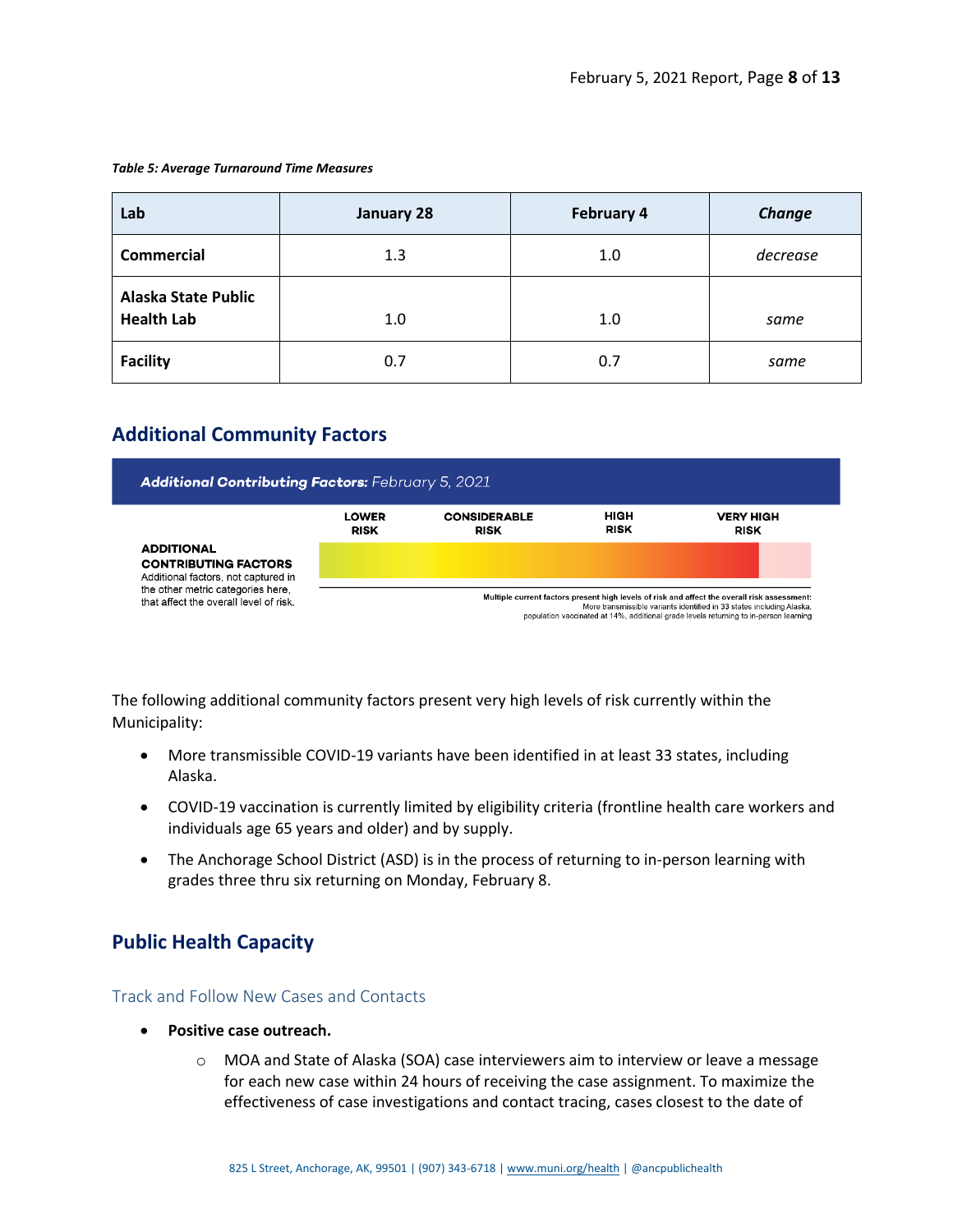specimen collection are prioritized for interviews, including source investigation for the five days prior to specimen collection. Cases are closed if after two unsuccessful outreach attempts.

- $\circ$  Of the 237 Anchorage cases entered into CommCare with specimen collection dates between January 24 and January 30, 223 (95%) completed interviews. Of those cases with a completed interview, 214 (96%) were completed within five days of specimen collection.
- **New contacts.** There were 34 contacts newly registered into CommCare between January 28 and February 3, who were still awaiting investigation as of the close of business on February 4. This is a decrease of 15 outstanding contacts from the week before.

### Transmission Trends

*This section summarizes trends in infection and transmission found in CommCare or through feedback from the AHD COVID-19 response team.*

- **Clusters.** There were 19 Anchorage cases opened in CommCare during the past week, January 28 through February 3, that were identified as part of a cluster. This included six cases at Hiland Mountain Correctional Center and 12 associated with outbreaks in the seafood industry.
- **Exposure source.** Of the 237 Anchorage cases entered into CommCare with specimen collection dates between January 24 and January 30, 99 (42%) specified an exposure type. The most commonly reported exposure types were household (48%), social (8%), employment (16%), and other (15%). Of these 237 cases, 212 (89%) provided information about occupation. Occupation was categorized into the pre-specified list, with the largest group falling into the Other category, followed by unemployed, student, retired, health care worker, corrections, and food service.
- **At-risk populations.** As of February 4, 2021, 466 cases have been identified within homeless shelters, supportive housing locations, and unsheltered homeless individuals, increasing two since last week's report. The number of hospitalizations remains at 25. The number of COVID-19 deaths increased by one to six following death certificate reviews. Regular screening continues at these locations with confirmed cases, and close contacts are moved into isolation and quarantine as soon as cases are confirmed.

## **Vaccination**

- As of February 4, 2021, 40,968 first COVID-19 vaccine doses have been administered within Anchorage, and 12,959 second doses. This is equivalent to 14.2% and 4.8% of the population, respectively, although we do not know for certainty that all vaccines administered within Anchorage are administered to Anchorage residents. See Table 6.
- These numbers may be underestimated as there is often a delay between vaccine administration and reporting to VacTrAK, and some vaccines may be administered by providers who do not report to VacTrAK. We encourage all vaccine providers to report vaccine administration to VacTrAK as quickly as possible.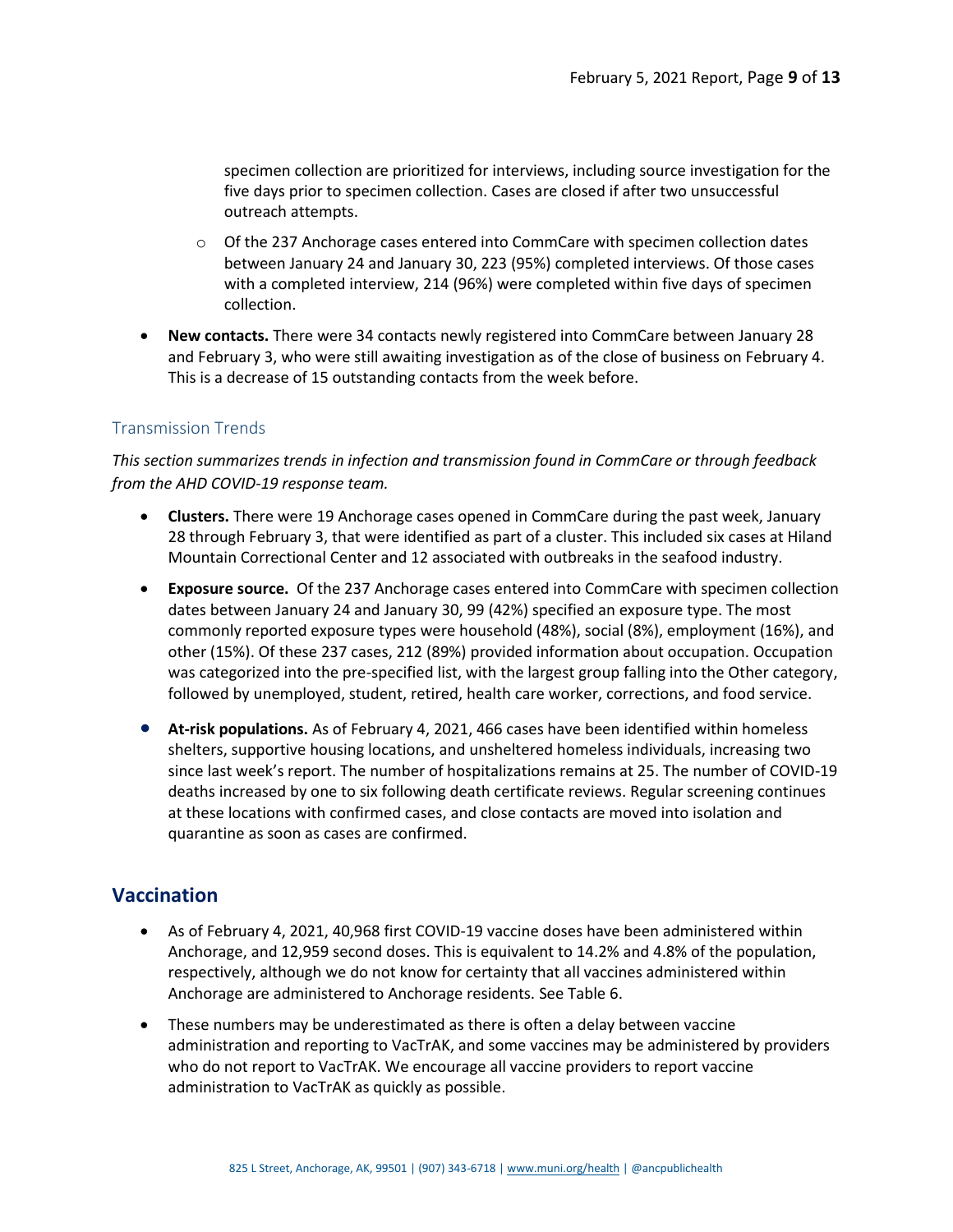• Vaccination rates vary by age, race, and ethnicity, as shown in Table 7. Thanks to the Indian Health Services allocation, more than one-third of Alaska Natives/American Indians have been vaccinated with at least one dose. Less than one percent of Native Hawaiian or Pacific Islanders have been vaccinated. Non-Hispanics are three times more likely to have been vaccinated than Hispanics. Thirty-seven percent of people age 60 and older have been vaccinated.

#### *Table 6: Vaccination Rates by Dose*

| Geography                 | Dose #1 | <b>Percent with</b><br>first dose | <b>Series</b><br>completed | Percent<br>complete | <b>Population</b> |
|---------------------------|---------|-----------------------------------|----------------------------|---------------------|-------------------|
| Alaska                    | 99,814  | 13.7%                             | 34,192                     | 4.7%                | 99,814            |
| Municipality<br>Anchorage | 40,968  | 14.2%                             | 13,959                     | 4.8%                | 40,968            |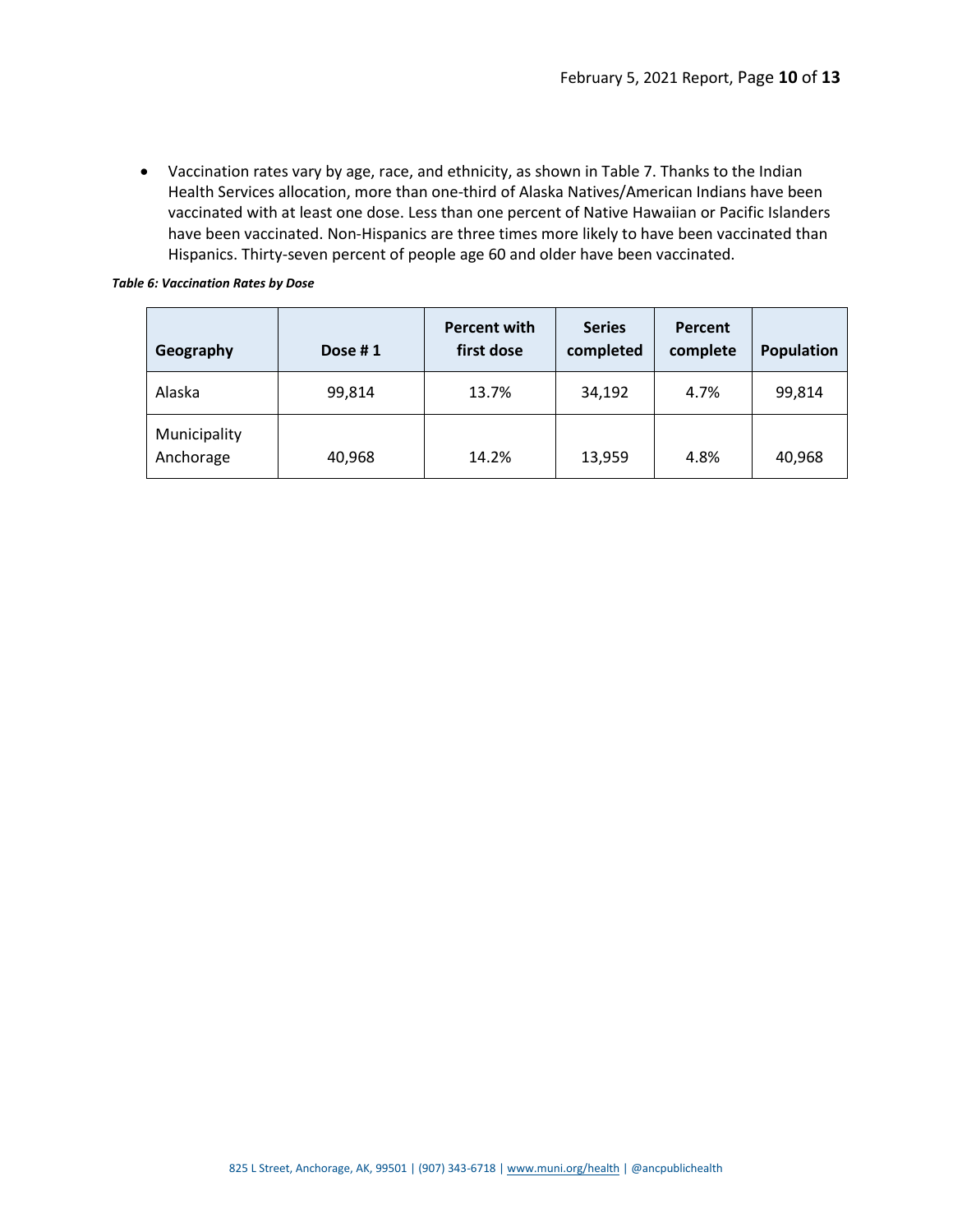|                               |        |         |         |                     | <b>Vaccinations</b> | Anchorage |                   |         |  |
|-------------------------------|--------|---------|---------|---------------------|---------------------|-----------|-------------------|---------|--|
|                               | Cases  |         |         | (At least one dose) |                     |           | <b>Population</b> |         |  |
|                               |        |         | Cases   |                     |                     | Vax per   |                   |         |  |
| Race                          | Cases  | Percent | per 100 | Vax                 | Percent             | 100       | Pop               | Percent |  |
| American Indian or            |        |         |         |                     |                     |           |                   |         |  |
| Alaska Native                 | 3,522  | 20%     | 13.8    | 8,800               | 34%                 | 34.4      | 25,556            | 9%      |  |
| Asian                         | 1,209  | 7%      | 4.7     | 988                 | 4%                  | 3.8       | 25,976            | 9%      |  |
| <b>Black or African</b>       |        |         |         |                     |                     |           |                   |         |  |
| American                      | 852    | 5%      | 5.6     | 332                 | 1%                  | 2.2       | 15,207            | 5%      |  |
| Native Hawaiian or            |        |         |         |                     |                     |           |                   |         |  |
| <b>Other Pacific Islander</b> | 957    | 5%      | 11.9    | 73                  | 0%                  | 0.9       | 8,041             | 3%      |  |
| White                         | 6,469  | 36%     | 3.6     | 6,400               | 24%                 | 3.5       | 180,389           | 63%     |  |
| <b>Other Race</b>             | 2,896  | 16%     | 44.6    | 3,100               | 12%                 | 47.8      | 6,490             | 2%      |  |
| Two or More Races             | 1,899  | 11%     | 7.2     | 6,500               | 25%                 | 24.7      | 26,341            | 9%      |  |
| <b>Ethnicity</b>              | Cases  | Percent | Per 100 | Vax                 | <b>Percent</b>      | Rate      | Pop               | Percent |  |
| Hispanic                      | 1,334  | 13%     | 4.9     | 841                 | 24%                 | 3.1       | 26,992            | 9%      |  |
| Non-Hispanic                  | 9,043  | 87%     | 3.5     | 2,600               | 76%                 | 1.0       | 261,008           | 91%     |  |
| Age                           | Cases  | Percent | Per 100 | Vax                 | <b>Percent</b>      | Rate      | Pop               | Percent |  |
| $0$ to $9$                    | 1,520  | 6%      | 3.7     |                     | 0%                  |           | 40,630            | 14%     |  |
| 10 to 19                      | 2,824  | 11%     | 7.7     | 696                 | 2%                  | 1.9       | 36,798            | 13%     |  |
| 20 to 29                      | 5,437  | 22%     | 12.1    | 3,800               | 9%                  | 8.5       | 44,884            | 16%     |  |
| 30 to 39                      | 4,971  | 20%     | 11.0    | 6,300               | 15%                 | 13.9      | 45,361            | 16%     |  |
| 40 to 49                      | 3,488  | 14%     | 10.5    | 5,400               | 13%                 | 16.3      | 33,156            | 12%     |  |
| 50 to 59                      | 3,214  | 13%     | 8.8     | 5,800               | 14%                 | 15.8      | 36,662            | 13%     |  |
| 60 to 69                      | 2,336  | 9%      | 8.1     | 9,000               | 22%                 | 31.4      | 28,701            | 10%     |  |
| 70 to 79                      | 959    | 4%      | 5.9     | 7,200               | 18%                 | 44.4      | 16,226            | 6%      |  |
| $80 +$                        | 445    | 2%      | 8.0     | 2,700               | 7%                  | 48.4      | 5,582             | 2%      |  |
|                               |        |         |         |                     |                     |           |                   |         |  |
| <b>All Cases</b>              | 25,194 | 100%    | 8.7     | 40,896              | 100%                | 14.2      | 288,000           | 100%    |  |

### *Table 7: Vaccinations by Race, Ethnicity, and Age*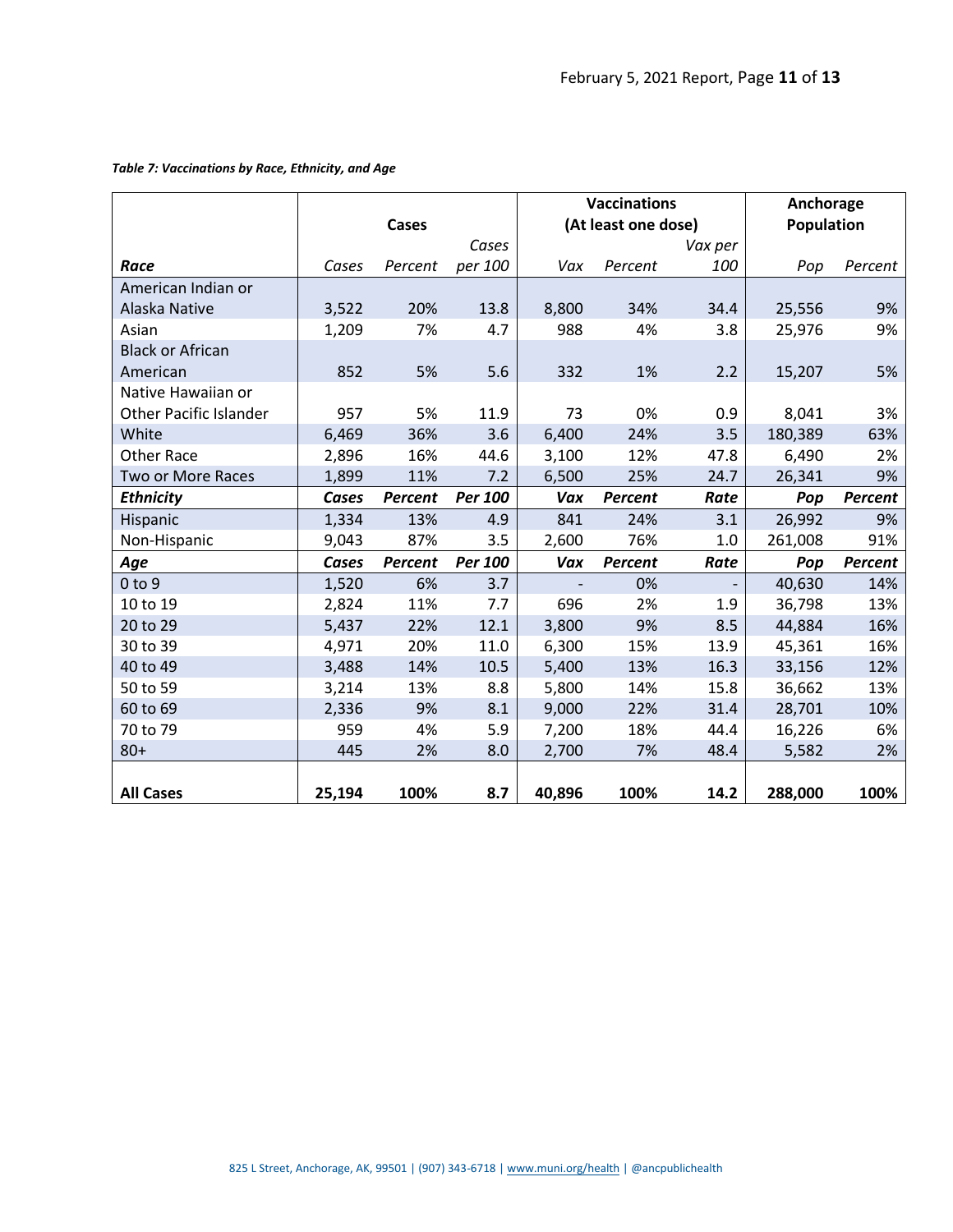## **Public Health Messages**

### **Whether you are a football fan or just like to watch the commercials, please keep your Super Bowl parties small, or even better, virtual:**

- We know the Super Bowl is a time when families and friends like to gather.
- Most of our community is not yet vaccinated, so we still need to keep our gathering small and socially distanced.
- If you gather and take off your mask to eat, please stay at least 6 feet away from others who do not live with you – even if those others are your family and friends.

### **The COVID-19 vaccines protect you, your family, and your community.**

- Individuals are encouraged to get vaccinated as soon as they are eligible.
- Currently, frontline health care workers and anyone age 65 years or older are eligible to be vaccinated.
- Do not wait to get vaccinated because you want to save vaccine for someone else. We have vaccination appointments available and more vaccine coming monthly. The faster we vaccinate those who are eligible, the faster we can open the next eligibility categories.
- The COVID-19 vaccines are extremely effective at preventing serious disease and death from COVID-19. The vaccines also likely decrease the spread of COVID-19, although asymptomatic transmissions is still possible.
- The vaccines are safe, and you are safer after you have been vaccinated.

### **Testing identifies COVID-19 cases and helps reduce disease transmission.**

- Individuals should get tested immediately at the first sign of any symptoms. Tests work best when obtained promptly after symptoms start. Testing early helps people know if they are positive quickly and helps prompt them to take immediate precautions to minimize the risk of transmitting the virus to others.
- More than half of COVID-19 transmission originates from asymptomatic or pre-symptomatic cases. CDC guidelines recommend regular testing for critical infrastructure workers and other groups at higher risk for COVID-19, even if they are asymptomatic. Anchorage has robust free testing available, and we encourage restaurant and grocery store workers, school staff, first responders, and healthcare workers to get tested weekly. We also encourage people who have attended large gatherings to get tested about a week after the gathering, or sooner if symptoms develop.
- Testing is required when returning to Alaska from out-of-state travel, and a second test is strongly encouraged approximately five days after returning to the state. **This two-test strategy will help us identify and contain new, more transmissible COVID-19 variants.**